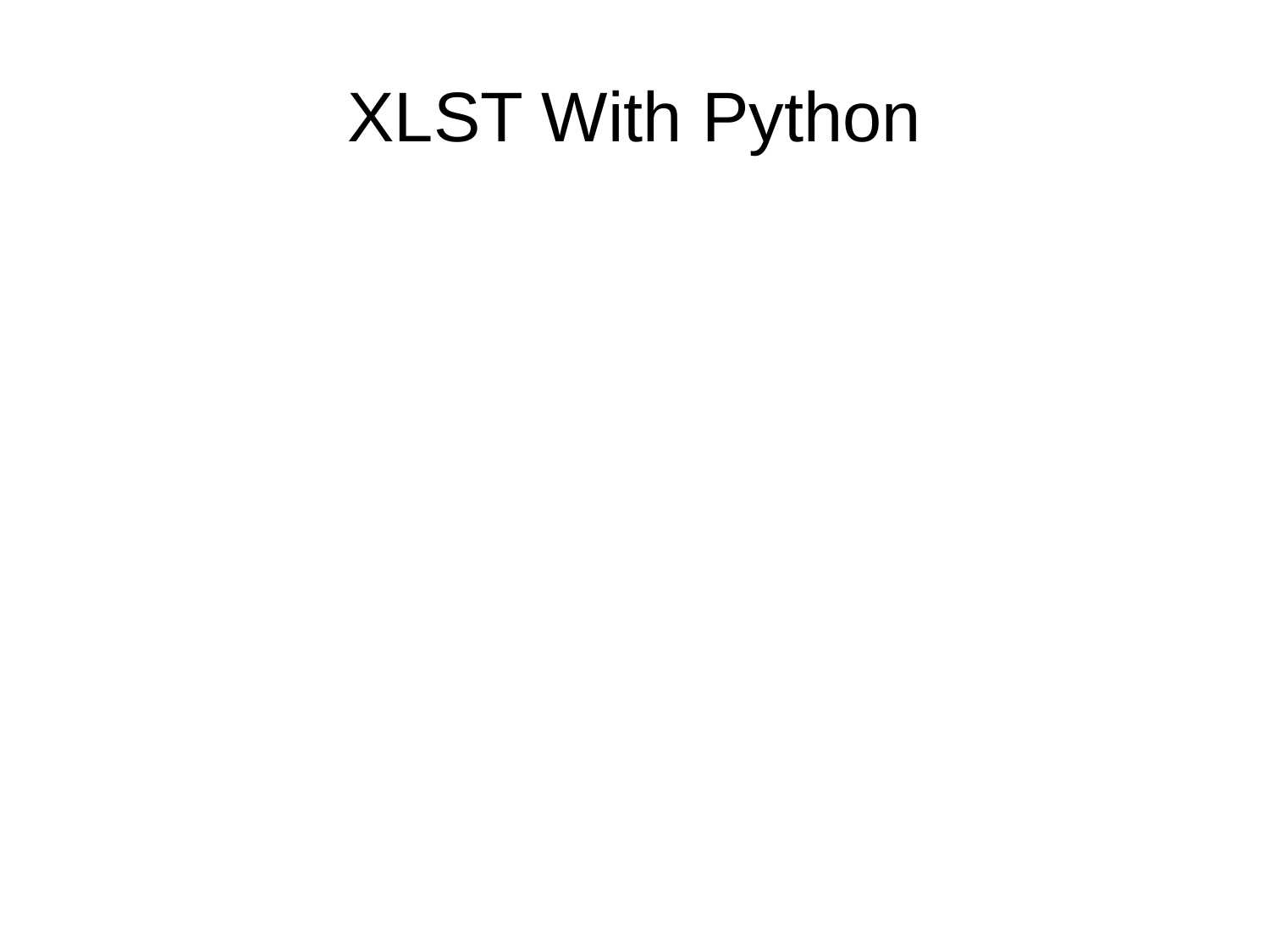## XSLT Is Awesome

•XSLT is better than your code.

- libxslt is old, fast, and completely debugged.
- •XSLT is a standard, people know XSLT
	- They do not know your code.
- •XSLT is faster then your code.
	- Yes, it is.
	- A lot of problems have already been solved.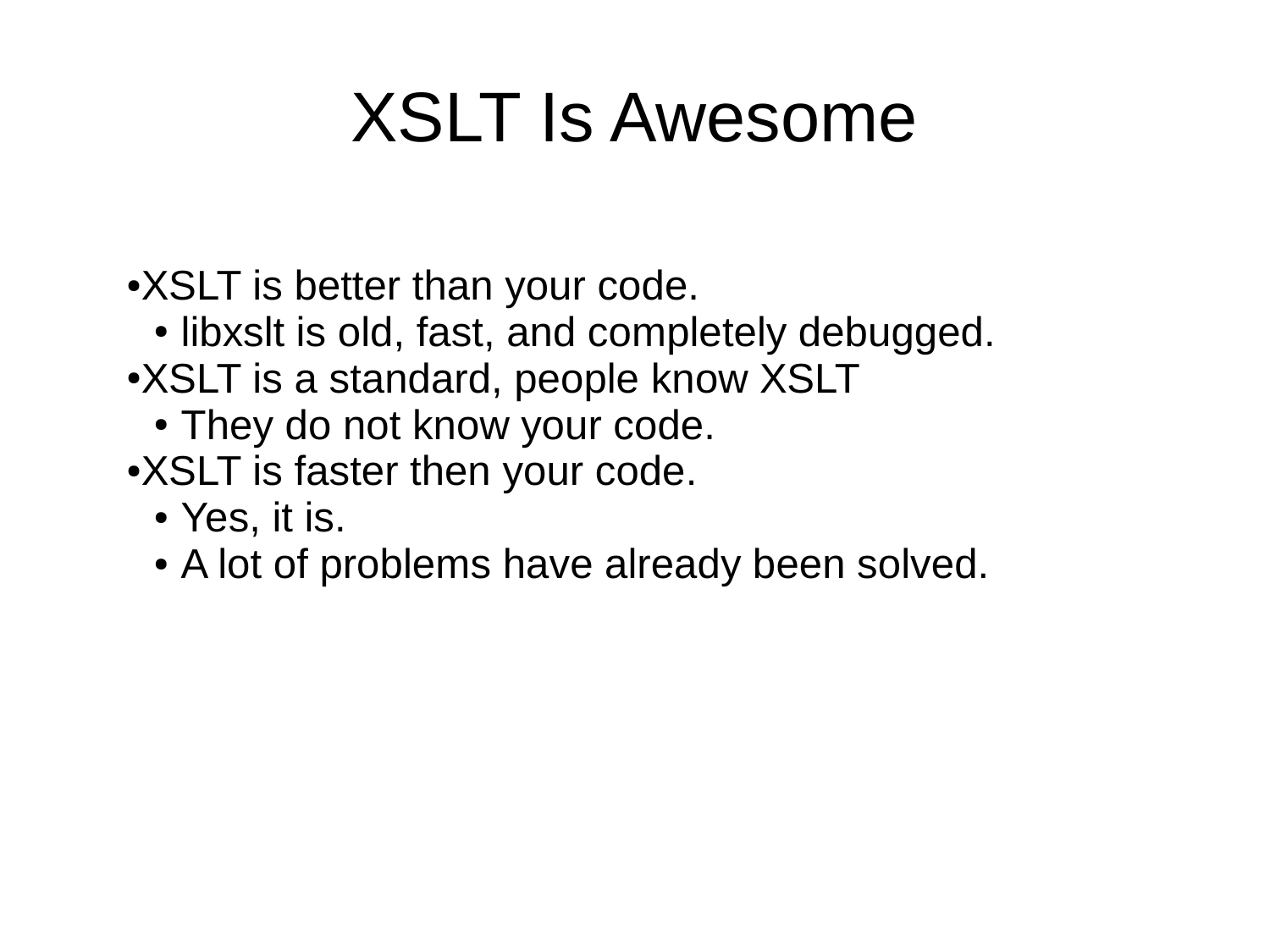## Python is Awesome

●This needs no explanation.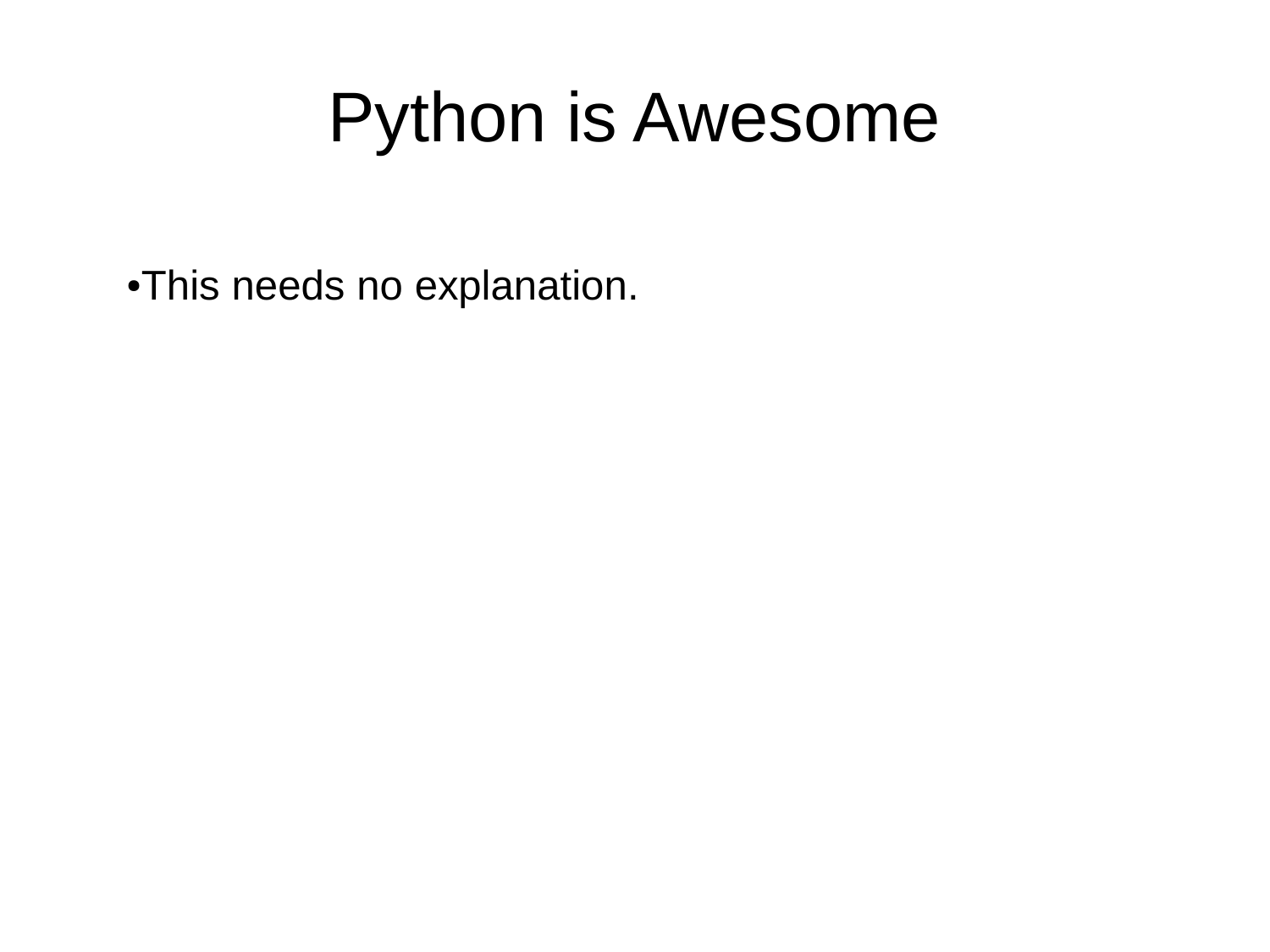# XSLT 1.0 Limitations

• XSLT has some string manipulation methods

- But it lacks some others, such as replace.
- XSLT doesn't do state.
	- It is a template / transform solution!
- •XSLT knows nothing about dates.
	- Dates are the bane of our existence.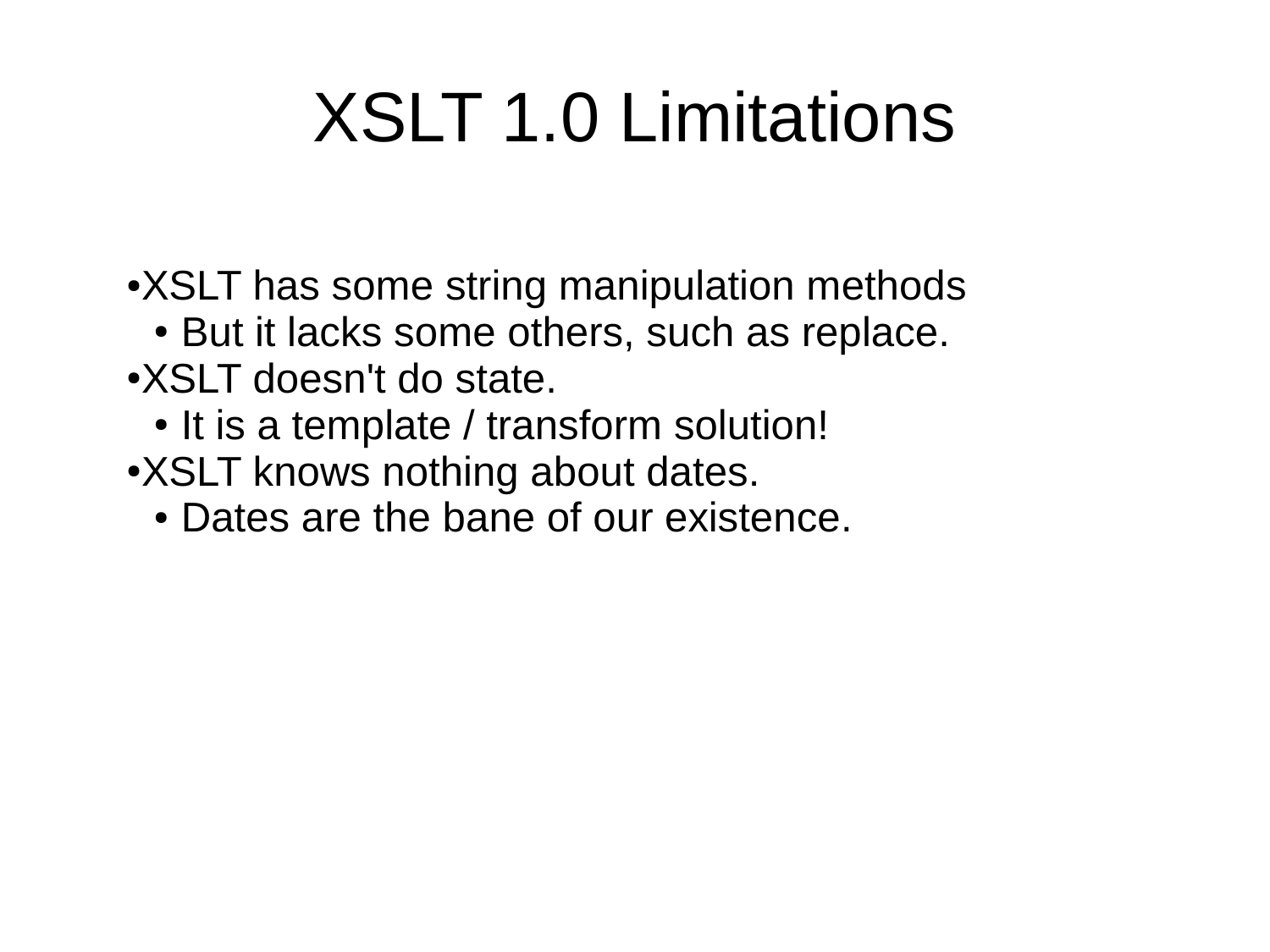# Transform!

from lxml import etree

rfile = open('anxmlfile.xml', 'rb') wfile = open('thenewfile.xml', 'wb') tfile = open('thetemplate.xslt', 'rb')

#Read the source file source = etree.parse(rfile)

#Create the transform **xslt = etree.XSLT( etree.XML(tfile.read()))**

 $^{\prime\prime\prime}$ 

LXML docs say the correct thing to do to get the result of the transform is to call "str( XLST-apply )". These seems \*TOTALLY\* dork-wad and almost certainly means the entire result exists in memory at least momentarily We love LXML & E-Tree, but really?!?! This is hackish, it just stinks. See http://lxml.de/api/lxml.etree.XSLT-class.html if you don't believe me. As the song says, "Life goes on, long after the belief in beautiful code is gone.  $^{\prime\prime\prime}$ 

**wfile.write(str(xslt(source)))** wfile.close()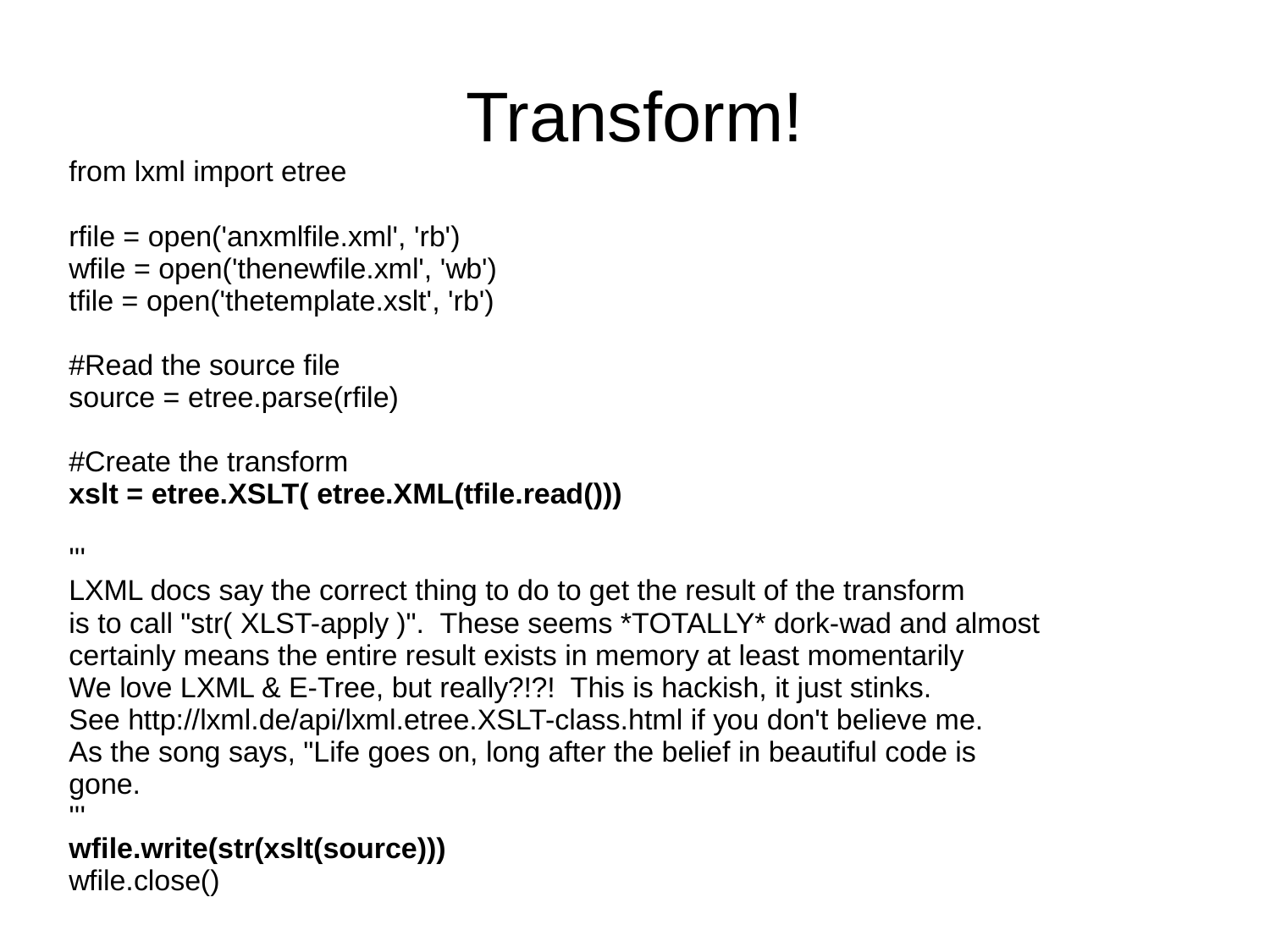# Extending XSLT

```
oie_extentions = OIEXSLTExtensionPoints( context=self._ctx,
                          process=self.process,
                         scope=self.scope_stack,
                         ctxids=self._ctx_ids )
```

```
extensions = etree.Extension(
```

```
 oie_extentions,
```

```
\overline{\phantom{a}}
```

```
'sequencereset', # Reset/set the value of a named sequence
'sequencevalue', # Retrieve the value of a named sequence
'sequenceincrement', # Increment a sequence, returning the new value
'messagetext', \# Retrieve the content of a message by label
'searchforobjectid', # Search for an objectid by criteria
'tablelookup', # Performa table lookup
'reformatdate', \# Reformat a StandardXML date to some other format
```

```
 ...
 ),
   ns='http://www.opengroupware.us/oie')
```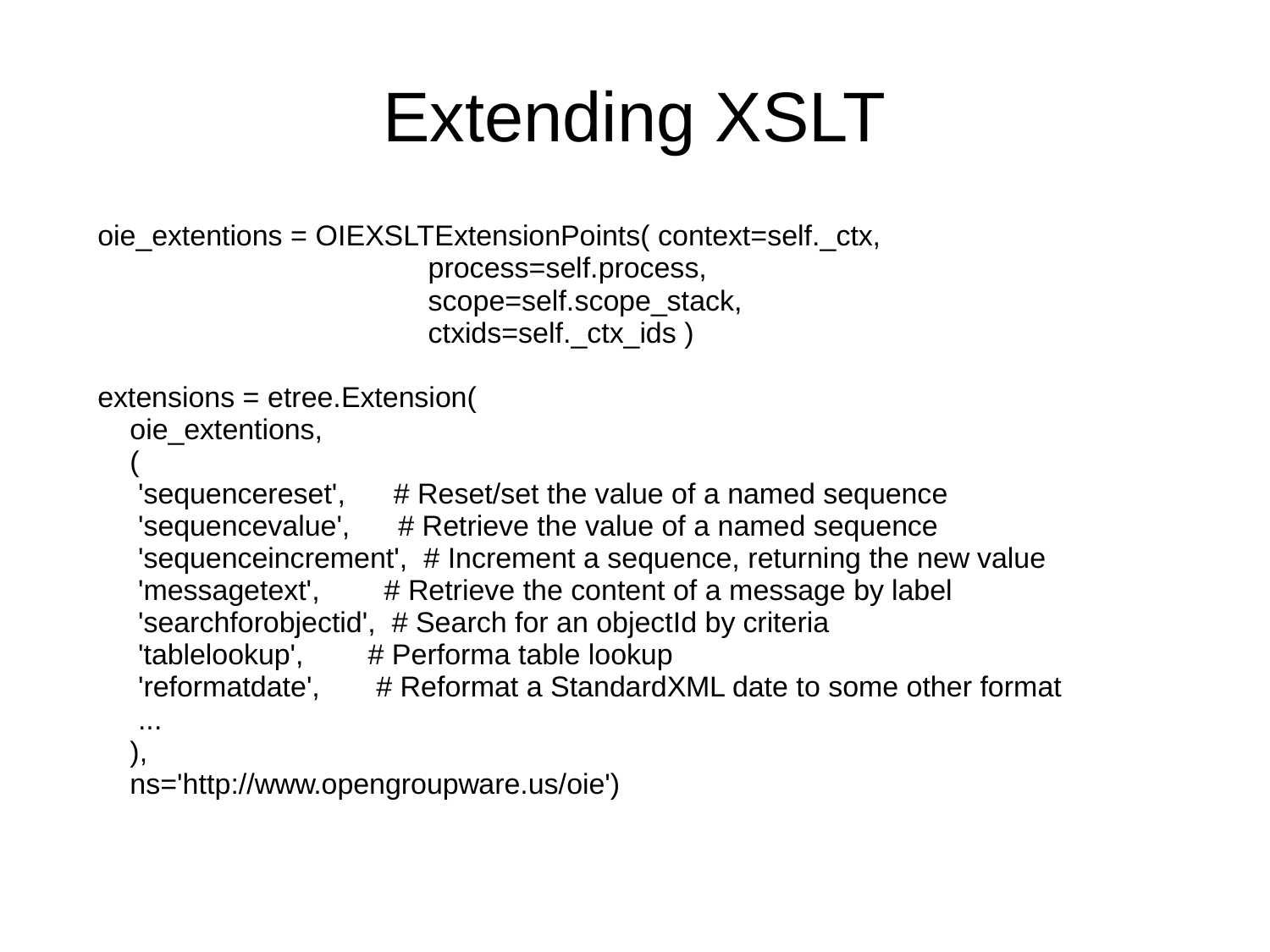## The Extension Object

class OIEXSLTExtensionPoints:

….

 def \_\_init\_\_(self, process, context, scope, ctxids): self.process = process self.context = context self.scope = scope self.ctxids = ctxids self.tables =  $\{ \}$ 

 def reformatdate(self, \_, value, format): value = self. make\_date( value, 'reformatdate', 'date' ) return value.strftime(format)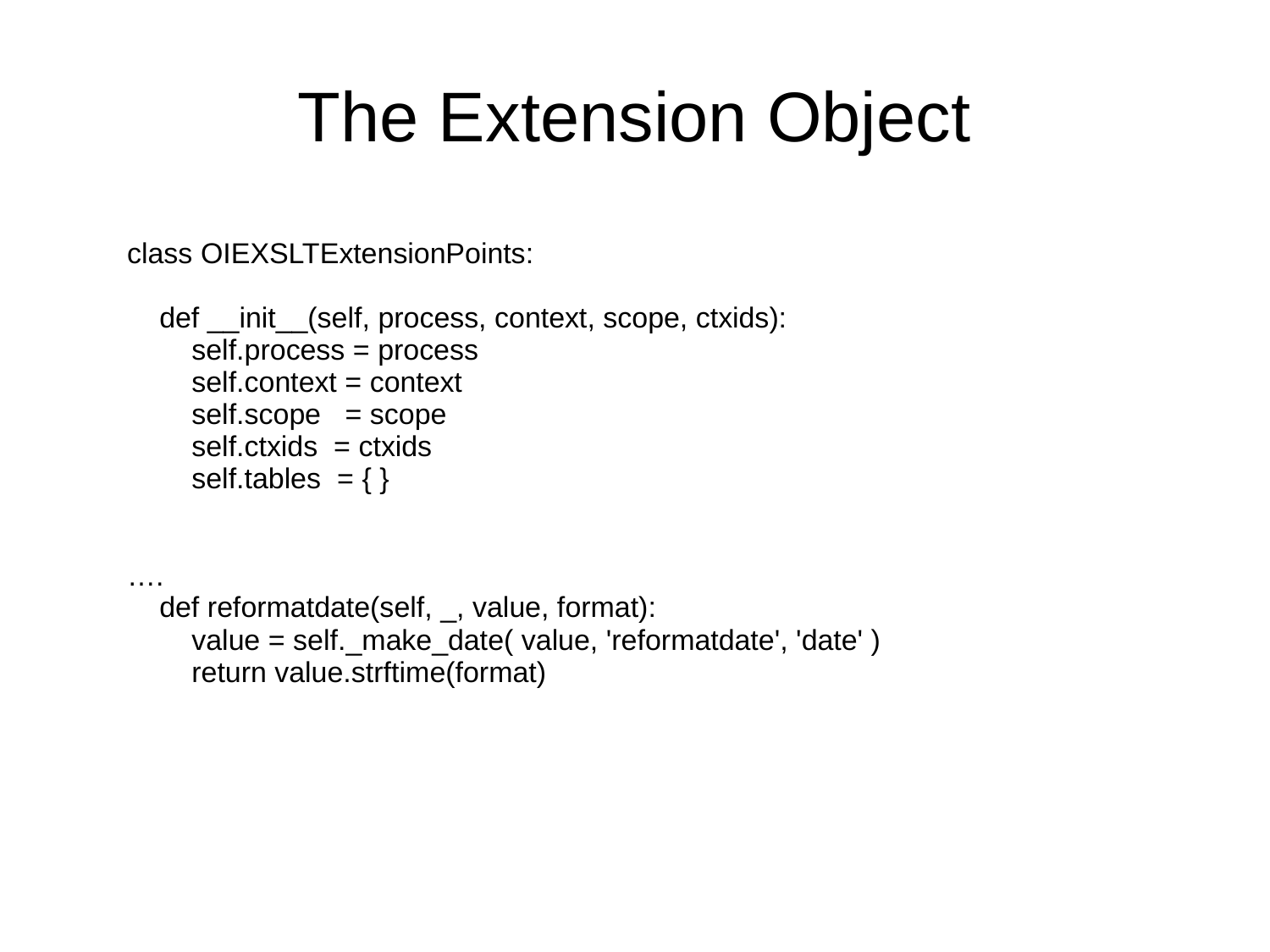#### Declare Your Namespace

<?xml version="1.0" encoding="UTF-8" ?> <xsl:stylesheet version="1.0" xpath-default-namespace="http://www.w3.org/1999/xhtml" xmlns="http://www.w3.org/1999/xhtml" xmlns:oie="http://www.opengroupware.us/oie" xmlns:xsl="http://www.w3.org/1999/XSL/Transform"> <xsl:output method="text"/>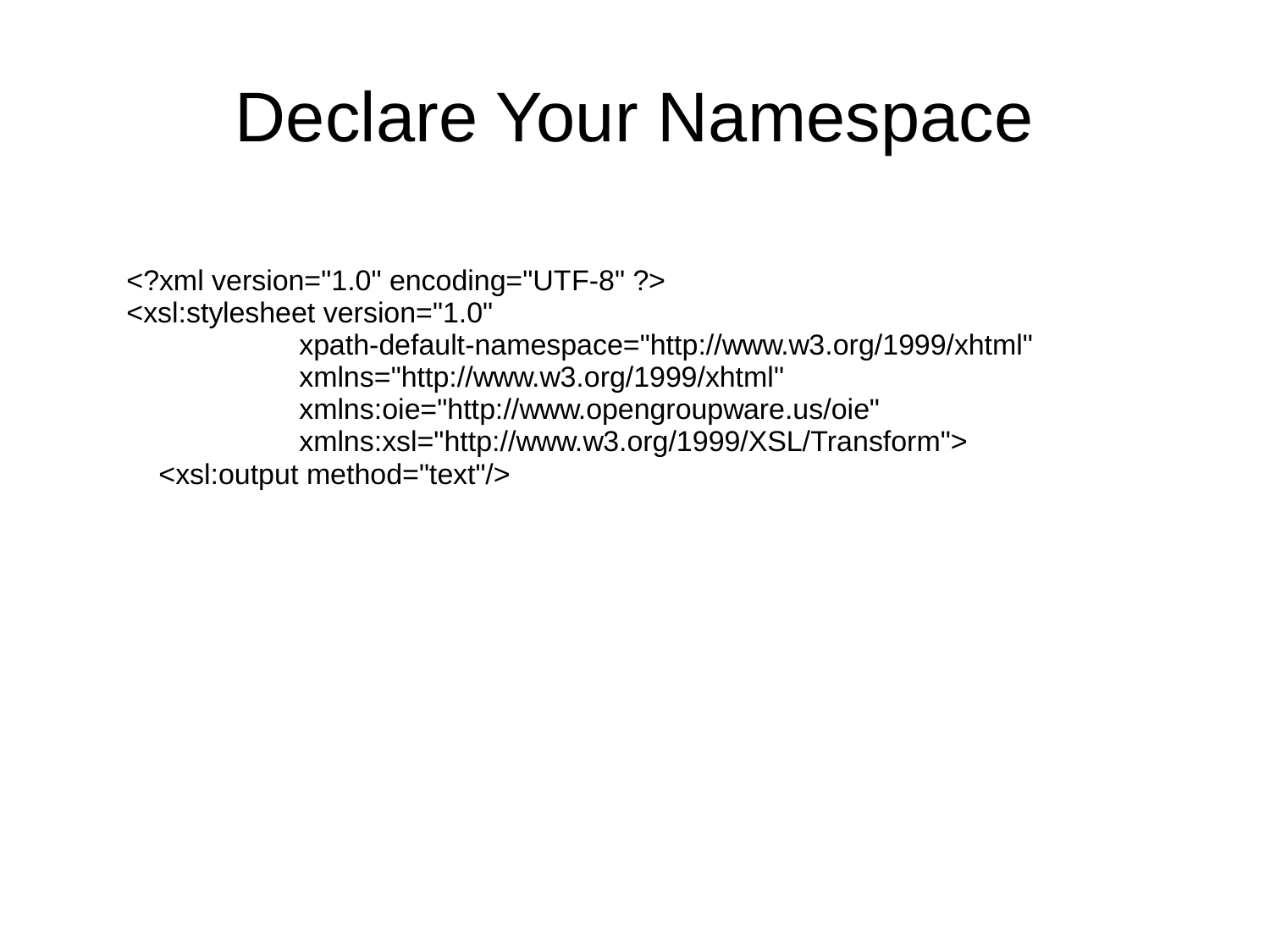# Use Your Extension Method

….

<xsl:template match="row">

<xsl:value-of select="vendor\_id"/>

<xsl:text>,</xsl:text>

<xsl:value-of select="invoice\_number"/>

<xsl:text>,</xsl:text>

<xsl:value-of select="**oie:reformatdate(string(invoice\_date), '%m/%d/%Y')"/**>

<xsl:text>,</xsl:text>

<xsl:value-of select="net\_amount"/>

<xsl:text>,</xsl:text>

<xsl:text>,</xsl:text>

<xsl:text>,</xsl:text>

<xsl:text>,</xsl:text>

<xsl:value-of select="check\_number"/>

<xsl:text>,</xsl:text>

<xsl:value-of select="**oie:reformatdate(string(check\_date), '%m/%d/%Y')**"/>

<xsl:text>,</xsl:text>

<xsl:value-of select="**oie:replace(string(vendor\_name), ',', '')**"/>

<xsl:text>&#xA;</xsl:text>

</xsl:template>

</xsl:stylesheet>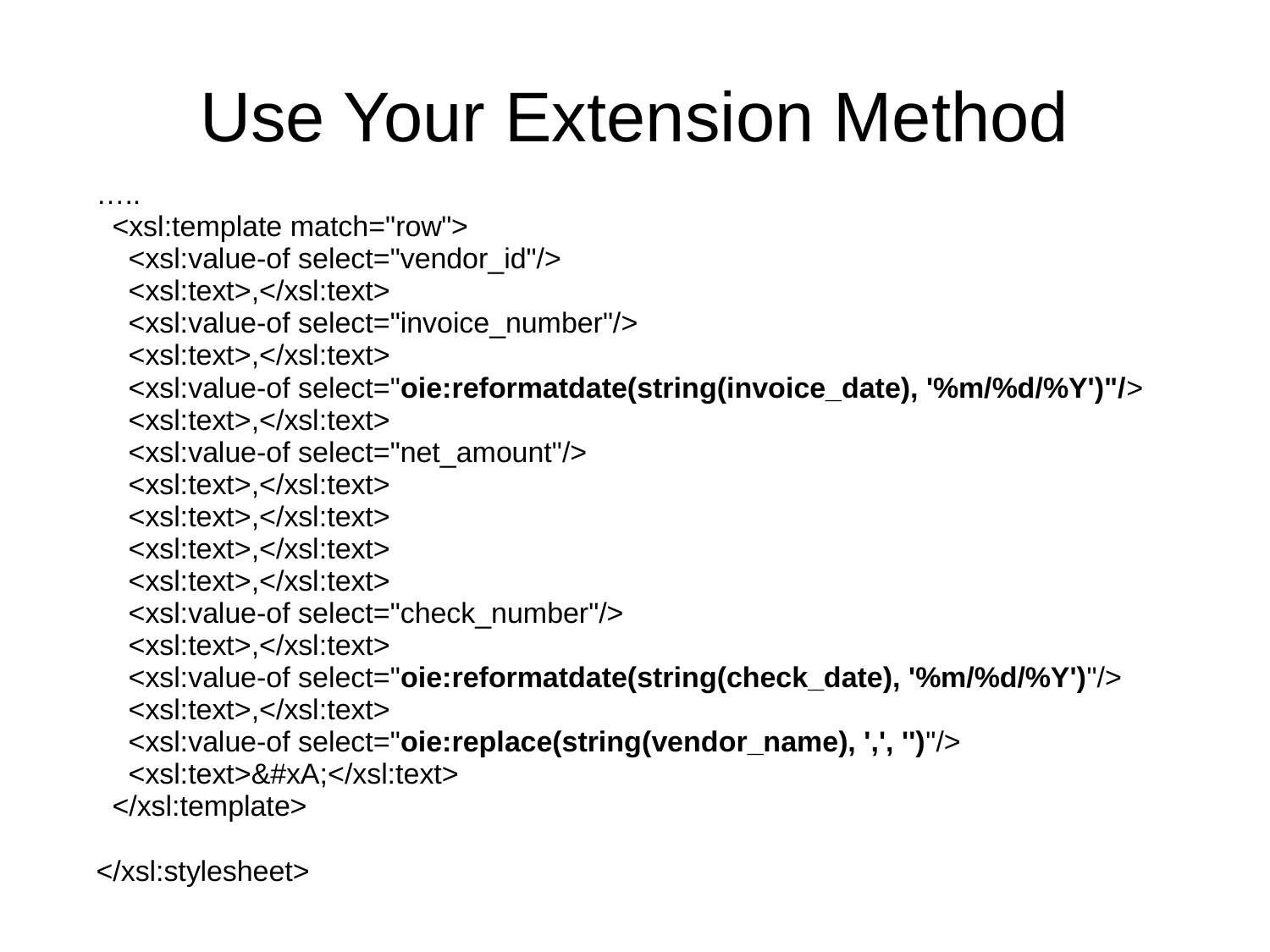## Getting some state!

class OIEXSLTExtensionPoints:

def init (self, process, context, scope, ctxids): self.process = process self.context = context self.scope = scope self.ctxids = ctxids self.tables =  $\{ \}x$ We can pass stuff to the extension object.

> def sequenceincrement(self, \_, scope, name, increment): value = self. get sequence value(scope, name) value  $+=$  increment self. set sequence value(scope, name, value) return unicode(value)

<xsl:value-of select="oie:sequenceincrementt('route', 'masternumber, 1)"/>